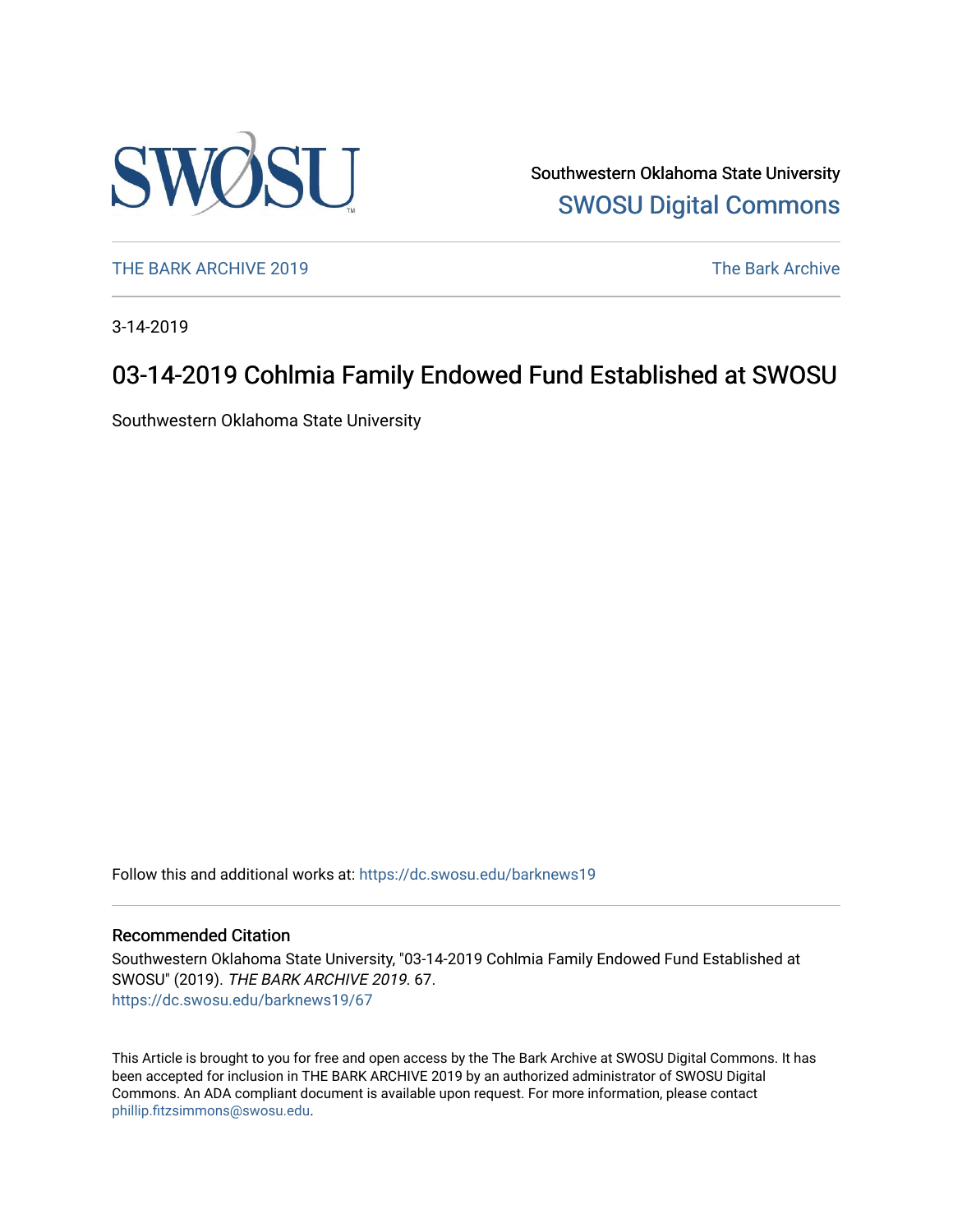

14 March, 2019

# **Cohlmia Family Endowed Fund Established at SWOSU**



George and

Karla Cohlmia (third and fourth from left) of Edmond has established the Cohlmia Family Endowed Fund with Southwestern Oklahoma State University. Other members of the family are (from left) daughter Kasey Cohlmia; grandson Charlie Cohlmia; granddaughter Sophie Cohlmia; daughterin-law Alexandra Cohlmia; and son Dr. Adam Cohlmia.

> Southwestern Oklahoma State University (SWOSU) with locations in Weatherford and Sayre has announced the creation of the Cohlmia Family Endowed Fund.

The fund is generously endowed by George and Karla Cohlmia of Edmond. George and Karla have two adult children, Adam (and his wife Alexandra) and Kasey, and two grandchildren. Their entire family is active at St. Elijah Antiochian Orthodox Christian Church in Oklahoma City.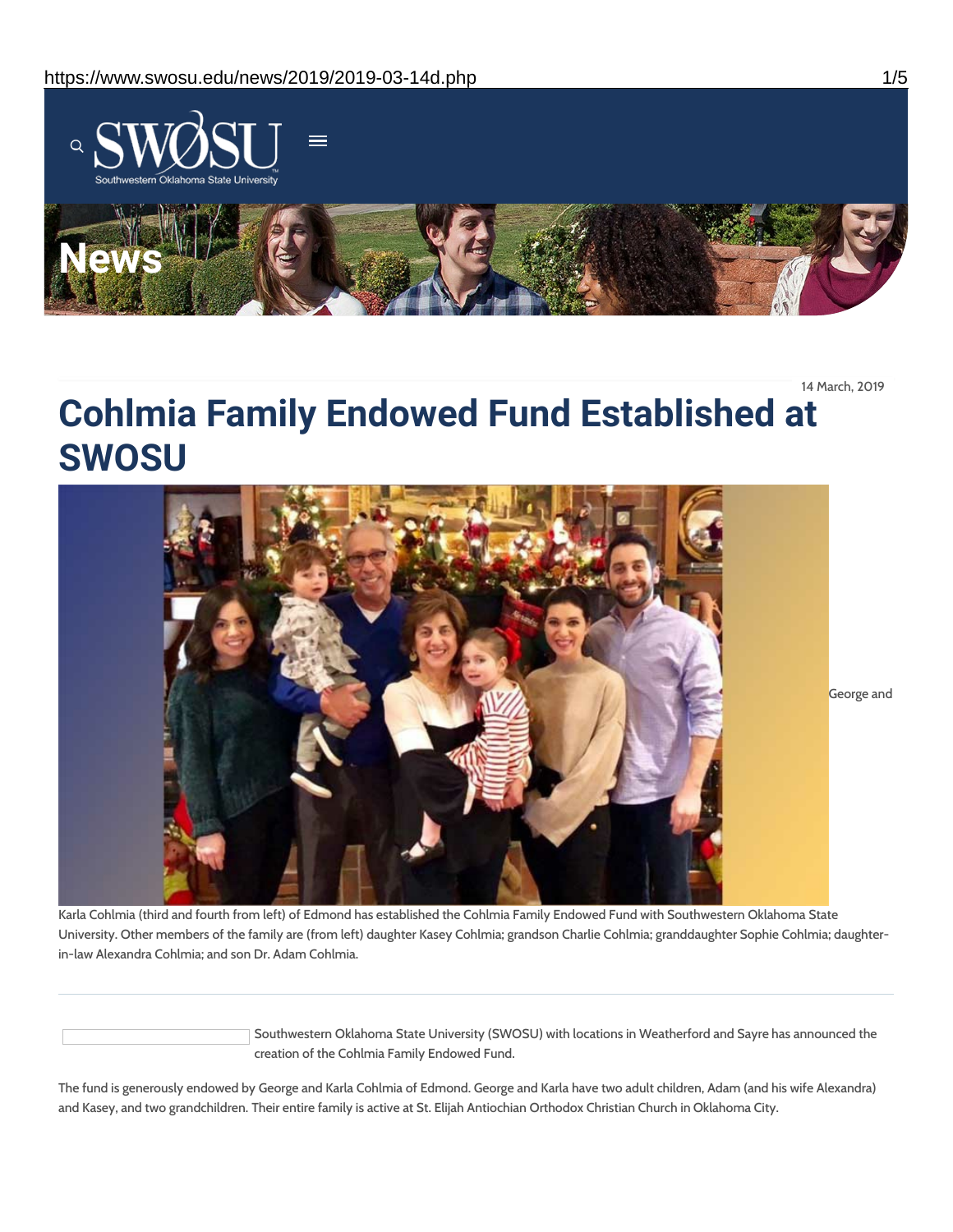#### https://www.swosu.edu/news/2019/2019-03-14d.php 2/5

George is a 1974 alumnus of SWOSU where he studied chemistry and was named Outstanding Senior Male. He is currently an investment adviser with Full Sail Capital. Prior to joining Full Sail, George was fully licensed and registered as a managing director for Waypoint Investment Group of Wells Fargo Advisors. His tenure at Wells Fargo was marked with numerous accomplishments and firm accolades including being named as a Premier Advisor for over 20 years and serving as a member of the Director's Council of Wells Fargo Advisors.

George was also named as one of Oklahoma Magazine's Top Financial Advisors in 2008. George has served in the investment management and advisory industry since 1983. George has remained involved in his community throughout his career. Currently, he serves on the Board of Directors of the YMCA of Greater Oklahoma City. He has previously served in a host of other roles including president of the Edmond Public Schools Board of Education, Board of Directors for the Port Authority of the Greater Oklahoma City Area, president of Quail Creek Golf & Country Club, and Board of Trustees for St. Elijah Orthodox Christian Church.

He currently serves as 1<sup>st</sup> vice-chair and chair-presumptive of the SWOSU Foundation, Inc. Board of Trustees, where he also serves as chair of the Investments Committee.

Karla is a lifetime member of St. Elijah Church, being a great-granddaughter of the church's first priest. She has especially enjoyed singing in the choir for many years, joining the Antiochian Women's Group and serving on numerous other St. Elijah philanthropic committees. Over the years, she has remained involved with St. Elijah's youth, and many other community outreach programs.

Karla is a graduate of John Marshall High School in Oklahoma City and earned her undergraduate degree in finance from the University of Oklahoma (OU). After leaving OU, Karla was employed with Continental Plastics Manufacturing, but at an early age retired to care for her children and devote time as a civic volunteer with the Junior League of Oklahoma City. In addition to over a decade of service to the Junior League, Karla has been a steadfast volunteer with Edmond Public Schools.

Karla and George are enthusiastic patrons of The Regional Food Bank of Oklahoma, Edmond Public Schools, YMCA of Greater Oklahoma City, Suited for Success, and The Education & Employment Ministry (TEEM).

The Cohlmia Family Endowed Fund is dedicated to providing long-term, ongoing support to the President's Leadership Class (PLC) at SWOSU.

"We are truly honored by this visionary investment in our prestigious President's Leadership Class on the part of George and Karla Cohlmia," said SWOSU President Dr. Randy L. Beutler. "The charitable support of the Cohlmias and others like them allows us to perpetuate and enhance the SWOSU legacy of producing quality graduates who are leading and serving across diverse professional fields and walks of life. SWOSU is deeply grateful to George and Karla for their generosity and commitment to our institution."

The SWOSU PLC is a four-year leadership program for top SWOSU students. The program was founded in 2006. Each year approximately 15 of SWOSU's top entering freshmen are selected to be PLC Scholars. Each scholar is awarded a scholarship and receives four years of leadership training that fosters both intellectual and personal growth. PLC develops SWOSU students into mature individuals who will have a profound understanding of leadership and its responsible application within organizations, communities and society. The PLC's curriculum allows scholars to develop leadership skills through weekly lectures given by staff, business and community leaders, discussion groups, group projects, community service, and internships.

The Cohlmia Family Endowed Fund is stewarded by the SWOSU Foundation, Inc. The Foundation was established in 1977 to promote philanthropy and distribute funds to support the activities and programs of SWOSU. Located on the Weatherford campus in the historic Burton House, the Foundation currently stewards over \$25 million in assets for the benefit of SWOSU. For information on how to give to the Cohlmia Family Endowed Fund, please contact the SWOSU Foundation, Inc. at 580-774-3267 or visit www.SWOSUFoundation.com.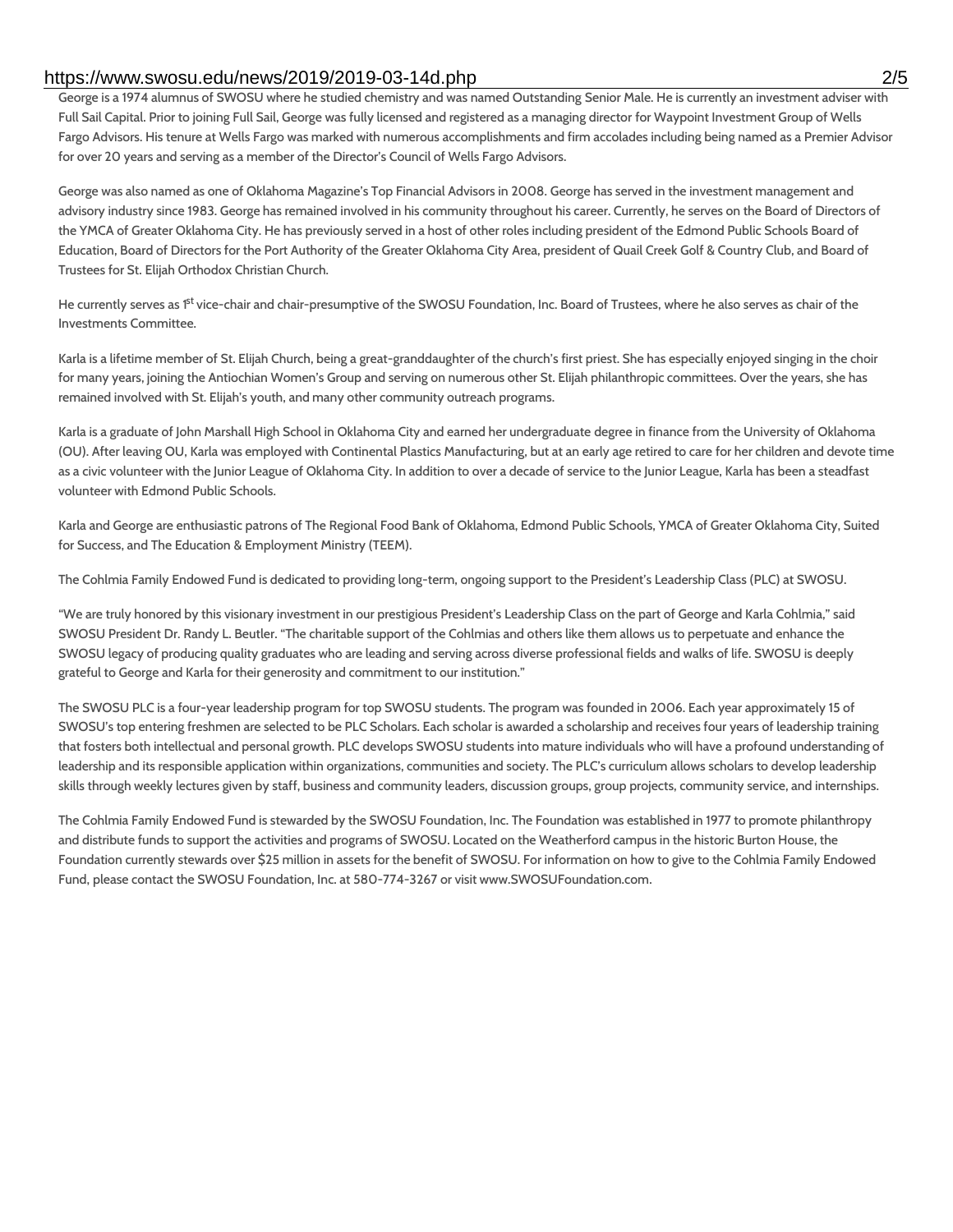| D |
|---|
| D |
| D |
| D |
| D |
| D |
| D |
| D |
| D |
|   |

# **Archive Links**  $2018$  $2019$ [2020](https://www.swosu.edu/news/2020/index.php)  $\bullet$ [Archive](https://dc.swosu.edu/bark/) **Archive Archive Archive Archive Archive** Archive Archive Archive Archive Archive Archive Archive Archive



### Weatherford Campus

100 Campus Drive Weatherford, OK 73096

### Sayre Campus

409 E Mississippi Ave Sayre, OK 73662

Connect to Us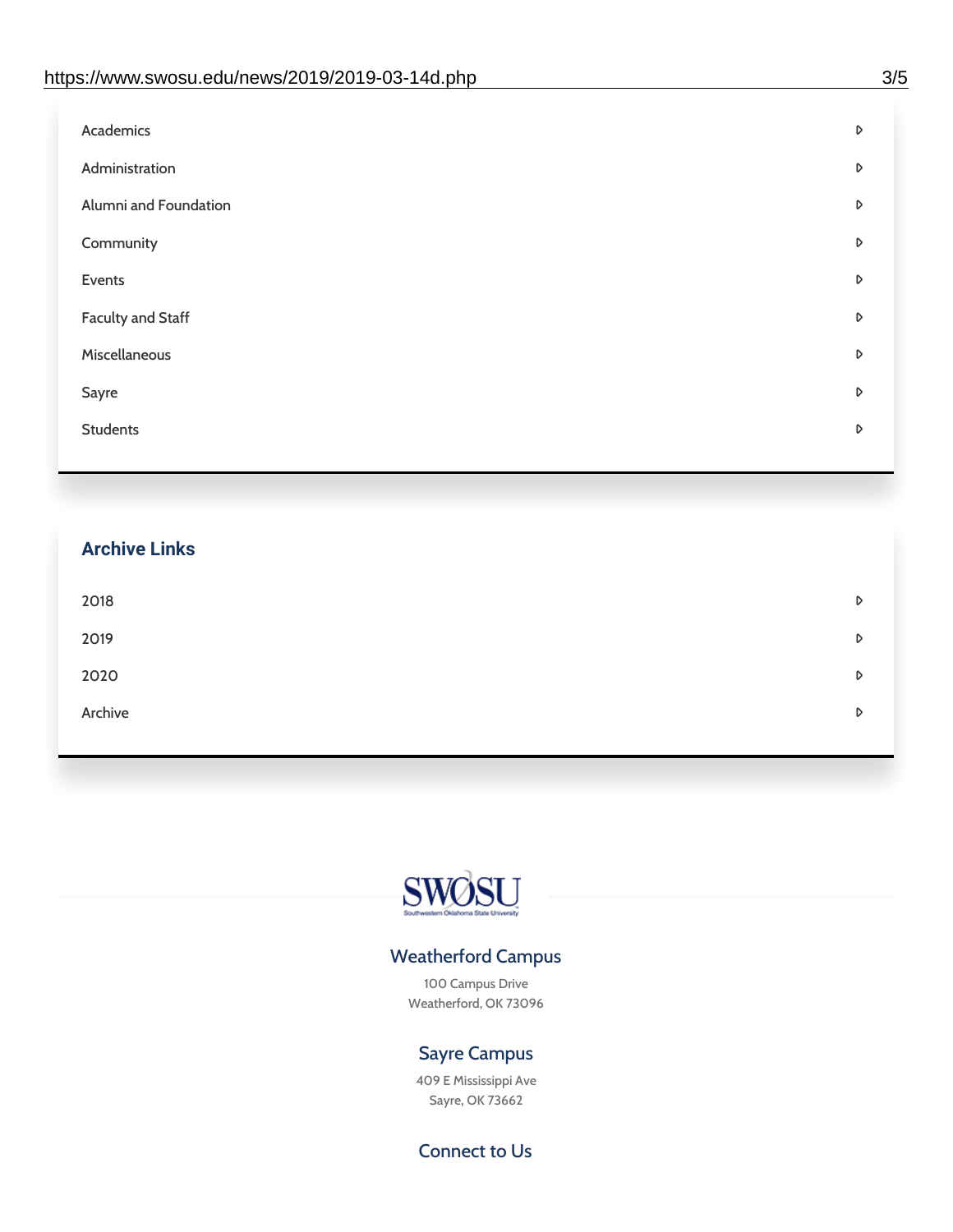十岁回调

Contact [Information](https://www.swosu.edu/about/contact.php)

[University/Facility](https://www.swosu.edu/about/operating-hours.php) Hours

[Campus](https://map.concept3d.com/?id=768#!ct/10964,10214,10213,10212,10205,10204,10203,10202,10136,10129,10128,0,31226,10130,10201,10641,0) Map

Give to [SWOSU](https://standingfirmly.com/donate)

Shop [SWOSU](https://shopswosu.merchorders.com/)



**[Directory](https://www.swosu.edu/directory/index.php)** 

[Calendar](https://eventpublisher.dudesolutions.com/swosu/)

[Apply](https://www.swosu.edu/admissions/apply-to-swosu.php)

[GoSWOSU](https://qlsso.quicklaunchsso.com/home/1267)

[Jobs@SWOSU](https://swosu.csod.com/ux/ats/careersite/1/home?c=swosu)



Current [Students](https://bulldog.swosu.edu/index.php)

[Faculty](https://bulldog.swosu.edu/faculty-staff/index.php) and Staff

**Enrollment Management** [580.774.3782](tel:5807743782)

> **PR/Marketing** [580.774.3063](tel:5807743063)

**Campus Police** [580.774.3111](tel:5807743111)